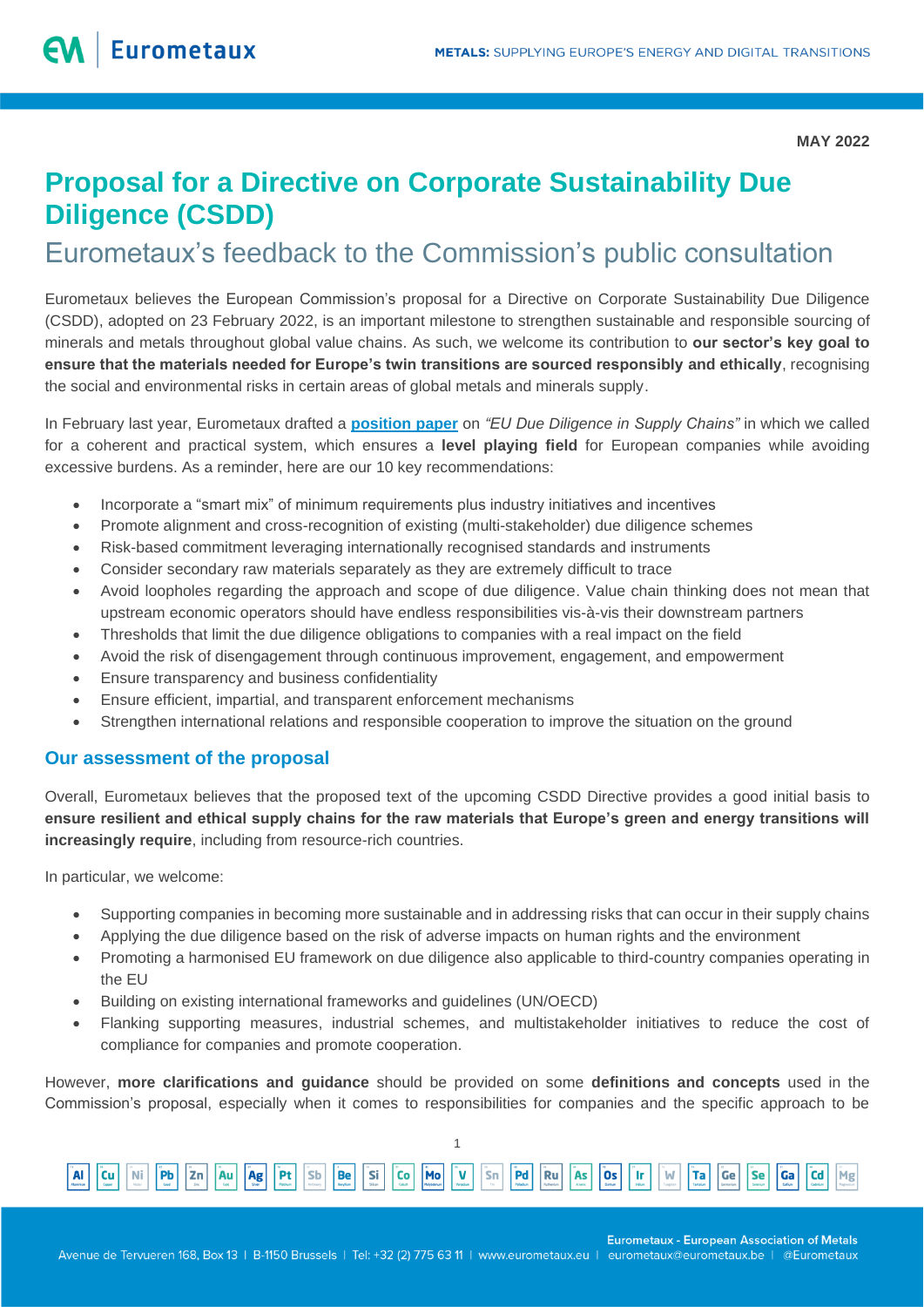adopted (e.g. value chain vs. supply chain). In addition, greater efforts should be done to ensure the future horizontal due diligence framework is **coherent with overlapping EU policies and regulations**, as well as with the international frameworks such as the **OECD MNE Guidelines and the UN Guiding Principles**. This, in turn, should guarantee legal certainty and a good level playing field for companies, and help the EU make a real impact on the ground.

Effective **enforcement** of the proposed measures by public authorities will be critical to ensuring **harmonised and consistent application** of today's multi-layered due diligence requirements and to creating a **level-playing field**. It is important to emphasize that European metals companies are already involved in responsible supply chain **initiatives and auditing schemes**, and support **multi-stakeholder programs**. As such, our shared priority is to implement **risk-based due diligence** in a dynamic way, fitted to real risk profiles on the ground. Building on our experience, we want to contribute our industry's perspective to the upcoming Directive, aiming for **continuous improvement and harmonisation** with EU and national initiatives.

#### **Our 13 improvement points**

We believe that there is still room to improve the Commission's proposal. In particular, we would like to stress **13 points that are important for our sector and that we would like to see improved** in the final legislative text of the Commission:

- 1. **Maintain the identification of companies in the scope of the directive by revenue and employee number thresholds:** to ensure a level playing field in the economy, it is very important that both upstream firms (for example, mining companies) and downstream firms (for example, manufacturers of electric vehicles and electronic equipment which use metals) are in scope of this directive. The proposed approach will **avoid loopholes** that would appear if manufacturers were not conducting due diligence (which is the case of the Conflict Minerals Regulation).
- 2. **Strengthen definitions:** some concepts, such as "direct and indirect established business relationships" and "severe adverse impact*"* are vague and should be explained in the final text of the Directive. Clear definitions and rules should enable an **easy and unambiguous understanding of the legal responsibilities and requirements placed on companies**, avoiding arbitrary interpretations that could create legal uncertainty and inconsistent implementation across the EU. For example, if the concept of "established business relationships*"* 1 is retained in its current form, more guidance on interpretation is required. The Preamble provides that *if the direct business relationship of a company is established, then all linked indirect business relationships should also be considered as established regarding that company*. However, that was not translated into the articles of the CSDD proposal. Further clarification is needed as to whether the linked indirect business relationships should also be "established" vis-à-vis the direct counterparty or whether any linked indirect "business relationships" of the direct counterparty would be considered "established". Clear rules on how and where to set boundaries are needed.
- 3. **Role of voluntary industry initiatives:** more clarity is needed on the "value chains of additional minerals" which will be subject to the due diligence provisions (as alluded to in the proposal's explanatory memorandum<sup>2</sup>). In this respect, our sector reiterates that **the Directive should build on efforts done under the Conflict**

Be Si Co Mo  $\mathfrak{D}$ 

V

Sn Pd **Ru** As **Os** 



**Eurometaux - European Association of Metals** 

Cd Mg

<sup>1</sup> Preamble to the Commission's proposal, recital 20 (**[link](https://eur-lex.europa.eu/resource.html?uri=cellar:bc4dcea4-9584-11ec-b4e4-01aa75ed71a1.0001.02/DOC_1&format=PDF#page=34)**) and Art. 3f (**[link](https://eur-lex.europa.eu/resource.html?uri=cellar:bc4dcea4-9584-11ec-b4e4-01aa75ed71a1.0001.02/DOC_1&format=PDF#page=52)**): "For the purpose of this Directive, established business relationships should mean such direct and indirect business relationships which are, or which are expected to be lasting, in view of their intensity and duration and which do not represent a negligible or ancillary part of the value chain.'

<sup>2</sup> Explanatory Memorandum to the Commission's proposal, page 6 (**[link](https://eur-lex.europa.eu/resource.html?uri=cellar:bc4dcea4-9584-11ec-b4e4-01aa75ed71a1.0001.02/DOC_1&format=PDF#page=7)**): "The due diligence provisions of this Directive address also environmental adverse impacts and will apply to value chains of additional minerals that are not covered in the Conflict Minerals Regulation but produce human rights, climate and environmental adverse impacts"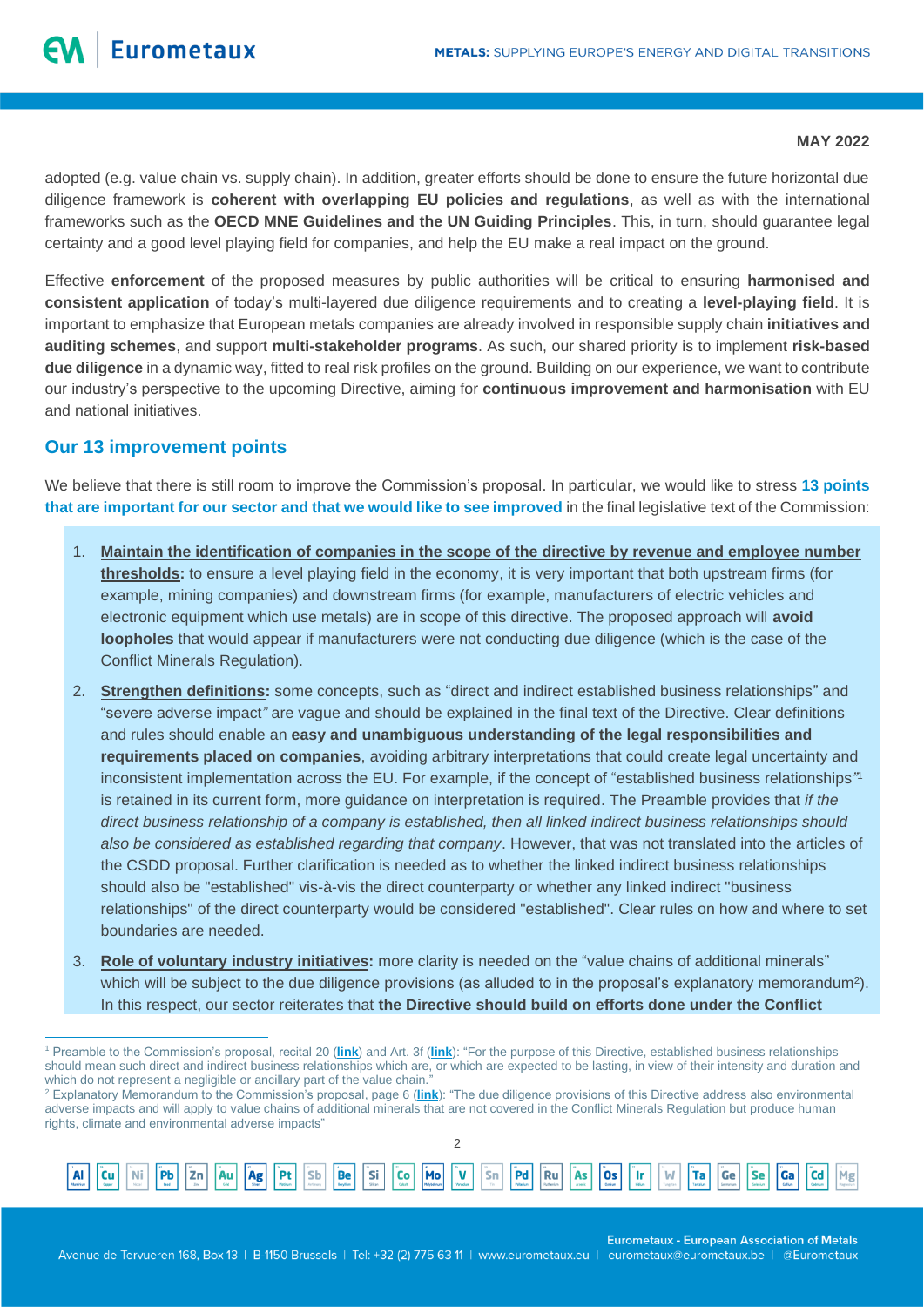**Minerals Regulation, as well as on the voluntary due diligence schemes developed by our industry**. The recognition of industry initiatives is of critical importance to ensure efficiency and effectiveness and to avoid the formulation of additional standards to address the requirements of the proposed Directive. As such, we believe that existing due diligence approaches and schemes in the metals sector should remain the basis of any efforts towards increased transparency in responsible sourcing<sup>1</sup>.

- 4. **Building on international standards: the language of the Directive should be consistent with that of the OECD MNE Guidelines and the UNGPs, to ensure the greatest possible harmonisation**. Otherwise, there are risks of conceptual confusion in terms of the analogy of concepts and will require extensive gap analyses to be performed. Moreover, achieving the recognition of existing international standards will be an important step toward credible and effective due diligence legislation. This should be done in a coherent way, avoiding inefficiencies and duplication of work. Realistic timeframes in the review and adaptation of standards to show compliance with the requirements formulated in the Directive will also be crucial. Guidelines shall be developed by the Commission in consultation with stakeholders.
- 5. **Consider secondary raw materials separately:** the traceability of the secondary raw materials is extremely difficult and costly, as a purchaser can no longer determine the origin of the metal once the material has been melted.
- 6. **Harmonisation of the application of the Directive across the EU:** we regret that the law was proposed in the form of a Directive rather than a Regulation. Should a form of a Directive be maintained, measures are needed to ensure as uniform transposition of the directive as possible to avoid undesirable consequences such as "due diligence shopping" because of various levels of liability in the different EU Member States (e.g. differences between the scope, requirements, and sanctions of the 2017 French Duty of Vigilance and the 2021 German Supply Chain Act). **Stronger policy coherence between the existing and future requirements is needed to ensure that due diligence is applied as uniformly as possible across the EU Member States**. The Commission should elucidate the role of public authorities to enable the effective implementation of due diligence requirements by the business. In addition, it is also necessary to avoid discrepancies among various pieces of legislation containing due diligence requirements, which have already managed to appear (Conflict Minerals Regulation, the proposed Battery Regulation, Corporate Sustainability Reporting Directive, and Corporate Sustainability Due Diligence Directive). In December 2021, together with other associations from the JAR Group, we have published a **[joint statement](http://www.amchameu.eu/system/files/position_papers/statement_harmonisation_of_due_diligence_frameworks.pdf)** calling for a harmonised approach to due diligence across the EU. To enable this, **more guidance should be provided on how those overlapping EU legislations will interface in practice**: the CSDD Directive is without prejudice to the application of other requirements in the areas of human rights, protection of the environment, and climate change under other EU legislation and in the event of a conflict, the EU legislation providing for more extensive or more specific obligations should prevail<sup>2</sup>. However, it remains unclear what this means in practice in relation to other EU sector-specific disclosure and due diligence obligations, especially since the CSDD Directive aims at covering high-impact sectors.

3

V

Sn Pd Ru As **Os** 



Sb Be Si Co Mo

**Eurometaux - European Association of Metals** 

Cd

Mg

<sup>&</sup>lt;sup>1</sup> As outlined in **[Eurometaux's position paper](https://eurometaux.eu/media/kgqe3i3c/2021-02-10-em_dd_position_paper_10022021_final.pdf)**, such efforts may include: i) alignment and cross recognition of existing (multi-stakeholder) initiatives; ii) wider adoption by international actors; iii) methodology reducing double work by companies; iv) cover material risks and avoid fragmentation; and v) increased transparency in responsible sourcing.

<sup>2</sup> Explanatory Memorandum, pages 7-8 (**[link](https://eur-lex.europa.eu/resource.html?uri=cellar:bc4dcea4-9584-11ec-b4e4-01aa75ed71a1.0001.02/DOC_1&format=PDF#page=8)**). Therefore, the Conflict Minerals Regulation (more specific) will continue to apply and the due diligence provisions of the CSDD will apply to value chains of additional minerals that are not covered in the Conflict Minerals Regulation but produce human rights, climate and environmental adverse impacts (page 6, **[link](https://eur-lex.europa.eu/resource.html?uri=cellar:bc4dcea4-9584-11ec-b4e4-01aa75ed71a1.0001.02/DOC_1&format=PDF#page=7)**). The CSDD will complement the Batteries Regulation by introducing a value chain due diligence related to raw materials that are not covered in that Regulation but without requiring certification for placing the products on the EU market (page 7, **[link](https://eur-lex.europa.eu/resource.html?uri=cellar:bc4dcea4-9584-11ec-b4e4-01aa75ed71a1.0001.02/DOC_1&format=PDF#page=8)**).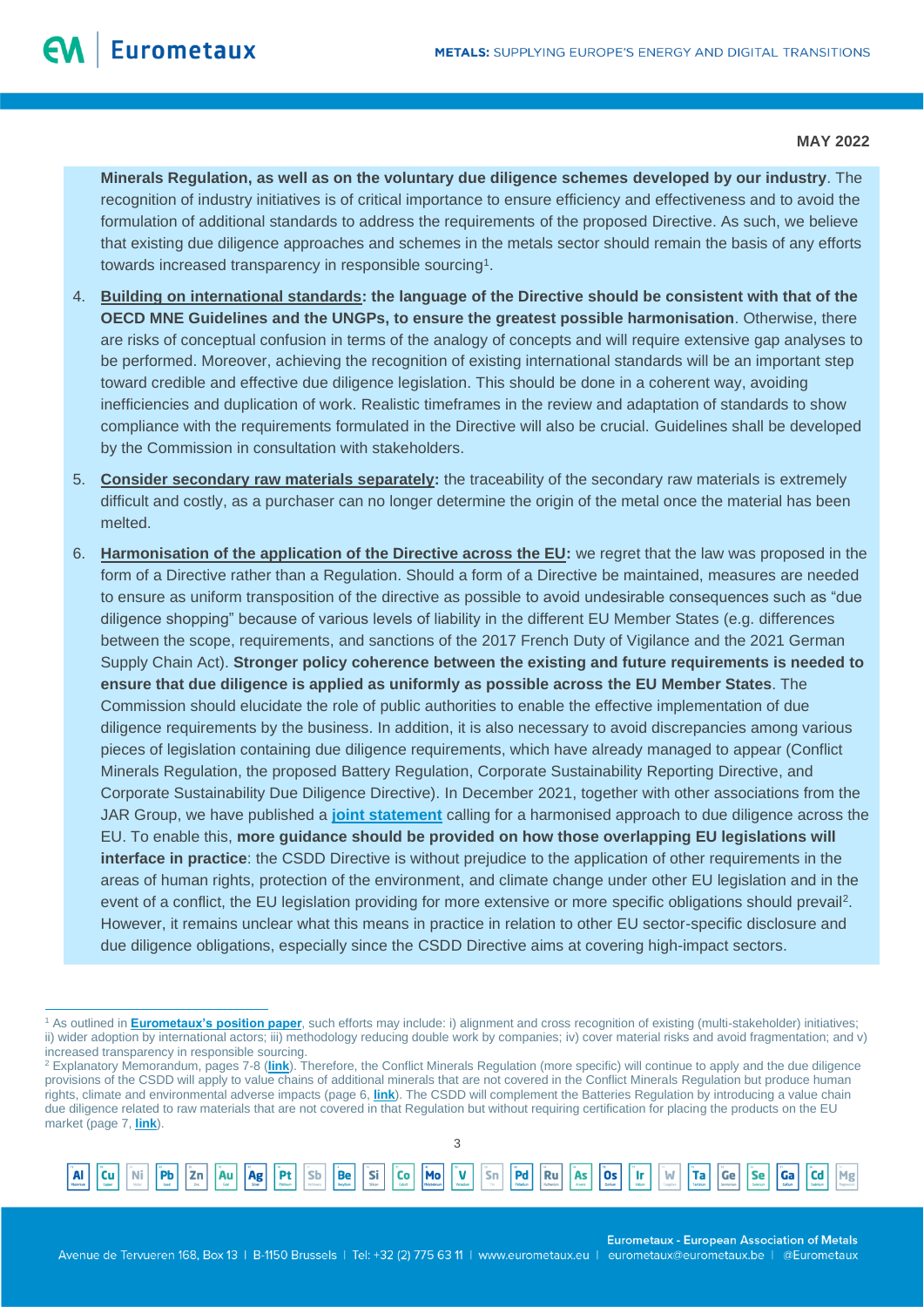- 7. **Supporting measures and incentives:** next to the recognition of industry schemes and initiatives, our sector suggests adopting a **"smart mix" of minimum requirements plus incentives to frontrunners** (to opt to go beyond those minimum requirements). Further measures could be introduced in resource-rich countries to verify whether similar high standards to those in the EU are implemented in third countries' strategic supply chains. Moreover, support should be provided to on-the-ground mining projects with a focus on labour and human rights, environment, health, and governance standards, avoiding duplication of standards.
- 8. **Corporate governance and sustainability objectives:** Guidance and clarity are necessary with regard to some definitions under the corporate governance part of the proposal. While it is very important that these international conventions remain the basis, it would be also extremely important to define the concepts of 'severe adverse impact'<sup>1</sup> 'large', 'irreversible', and 'difficult to remedy'. Otherwise, companies using it will be faced with a huge number of uncertainties, having potential risks for implementation. Also, it should be better clarified what the legal responsibilities of companies are in relation to environmental due diligence and the related sustainability obligations for companies<sup>2</sup>. For instance, the **1.5 °C global warming compatibility target does not reflect businesses' varying ability to influence emissions or competition considerations in markets with unfit regulations**. Moreover, it should be clarified how the due diligence provisions of this Directive plan address environmental adverse impacts and how this translates in practice for the metals industry, for instance in relation to the "value chains of additional minerals*"* (mentioned under point 3). In this regard, our sector suggests **linking the due diligence requirements to other legislative requirements in place to prevent/minimise environmental impacts** (e.g. Industrial Emissions Directive's permits, Seveso requirements, upcoming OECD environmental due diligence handbook, etc.). This could help companies in demonstrating that their operations already comply with strict EU requirements. Also, we suggest, that if the climate plan is to be considered as a stand-alone requirement of each individual company in scope, it could be fulfilled by reference to the equivalent climate plan of a parent company encompassing that subsidiary in scope rather than each company in scope having to have a separate plan.
- 9. **Clarify the support for SMEs:** the role of SMEs under the future Directive should be better clarified. The planned **support programs for SMEs must be designed practically to be a real relief**, avoiding excessive burden due to parallel demands from large customers. However, the potential application of the due diligence provisions to SMEs should not be excluded in the future, as due diligence practices evolve and obligations expand to more players, including at the global level. Currently, only 1% of EU companies are covered by the proposal, mostly big companies that are already actively working on showing compliance. However, **environmental, social and governance (ESG) risks are not limited to big companies operating in those sectors, as they can occur in all value chains and in companies of all sizes**. Thus, for due diligence to be effective, we believe that it should apply to the entire value chain in an inclusive way (regardless of sectors and company size but adapted to real risk profiles on the ground)<sup>3</sup>.
- 10. **High-impact sectors vs. very large companies:** the distinction between the scope of due diligence for high impact sectors vs. very large companies may create **difficulties where there are companies falling into both groups in the same value chain**. To ensure a proportionate burden, CSDD requires companies operating in

<sup>4</sup> 3 In line with our recommendation n.7 from **[Eurometaux's position paper](https://eurometaux.eu/media/kgqe3i3c/2021-02-10-em_dd_position_paper_10022021_final.pdf)**: "Avoid the risk of disengagement: due diligence should aim for continuous improvement, engagement and empowerment.

|  |  |  |  |  |  |  |  | $\underbrace{[\mathbf{A}\mathbf{I}]} \begin{bmatrix} \mathbf{C}\mathbf{U} \end{bmatrix} \begin{bmatrix} \mathbf{N}\mathbf{I} \end{bmatrix} \begin{bmatrix} \mathbf{P}\mathbf{D} \end{bmatrix} \begin{bmatrix} \mathbf{Z}\mathbf{n} \end{bmatrix} \begin{bmatrix} \mathbf{A}\mathbf{u} \end{bmatrix} \begin{bmatrix} \mathbf{A}\mathbf{g} \end{bmatrix} \begin{bmatrix} \mathbf{P}\mathbf{t} \end{bmatrix} \begin{bmatrix} \mathbf{S}\mathbf{b} \end{bmatrix} \begin{bmatrix} \mathbf{B}\mathbf{e} \end{b$ |  |
|--|--|--|--|--|--|--|--|-----------------------------------------------------------------------------------------------------------------------------------------------------------------------------------------------------------------------------------------------------------------------------------------------------------------------------------------------------------------------------------------------------------------------------------------------------------------------------------------------------------|--|
|  |  |  |  |  |  |  |  |                                                                                                                                                                                                                                                                                                                                                                                                                                                                                                           |  |

**Eurometaux - European Association of Metals** 

Ge

Cd Mg

Os

<sup>1</sup> Article 3l

<sup>&</sup>lt;sup>2</sup> Explanatory Memorandum to the Commission's proposal, page 4 ([link](https://eur-lex.europa.eu/resource.html?uri=cellar:bc4dcea4-9584-11ec-b4e4-01aa75ed71a1.0001.02/DOC_1&format=PDF#page=5)): "this Directive will set obligations for companies to have in place the plan ensuring that the business model and strategy are compatible with the transition to a sustainable economy and with the limiting of global warming to 1.5 °C in line with the Paris Agreement on which the CSRD requires to report."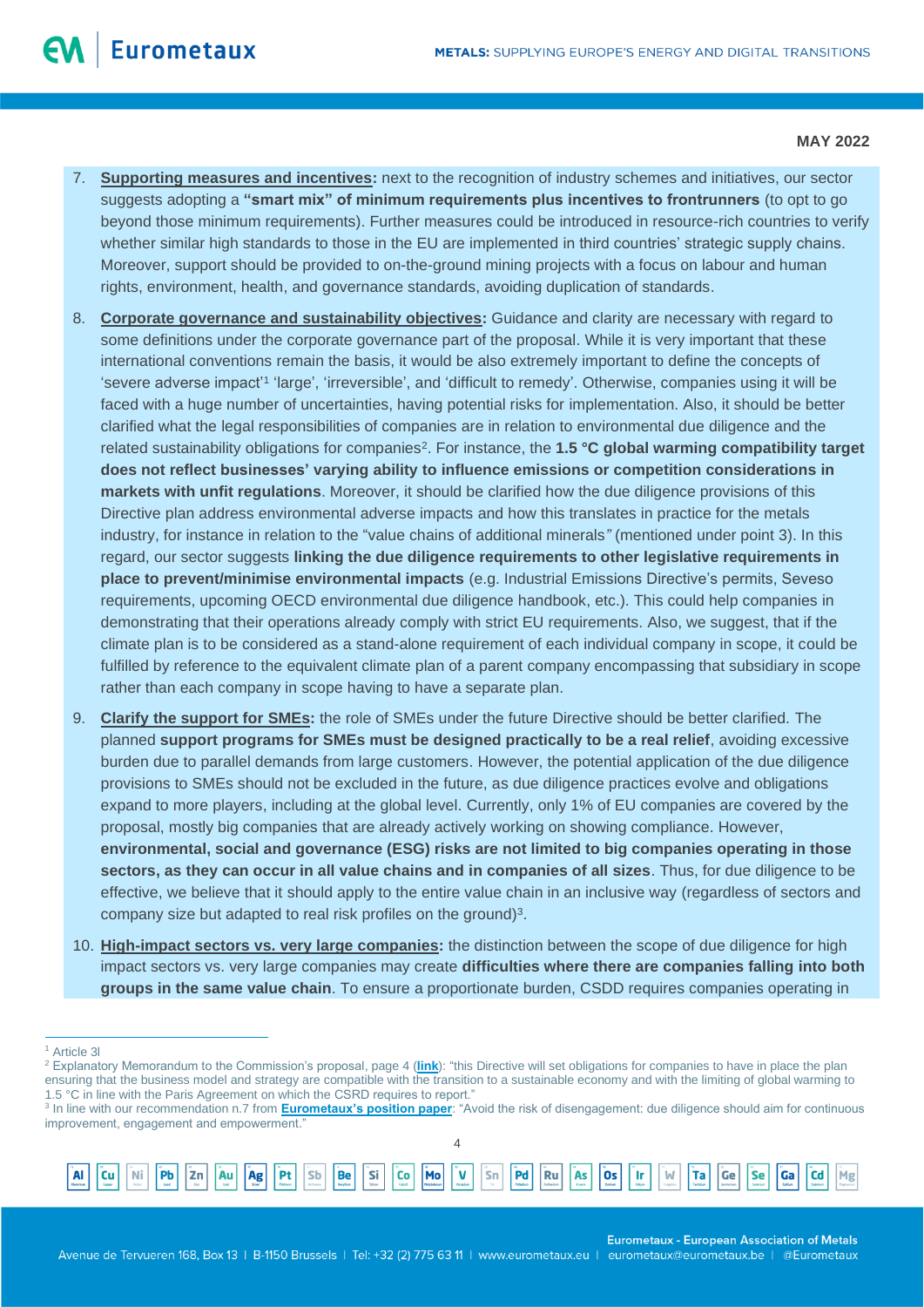such high-impact sectors to comply with more targeted due diligence focusing on **'severe' adverse impacts<sup>1</sup>** . All other companies in scope need to identify actual and potential adverse impacts relevant to their operations, subsidiaries, and, where related to their value chains, established business relationships **regardless of severity**. It should be clarified **how this distinction might affect the due diligence obligations of very large companies**, which have subsidiaries or established business partners that are large high impact sector companies.

- 11. **Ban of forced labour products**: the upcoming EU instrument<sup>2</sup> to ban goods made with forced labour from entering the EU market **should be aligned with this Directive**. The Commission should clarify the scope of its new instrument, which goods are covered both inside and outside the EU, how it will be implemented in combination with a robust enforcement framework and how it will complement existing horizontal and sectoral EU initiatives, in particular, the due diligence and transparency obligations.
- 12. **Simplify the personal scope for non-EU companies**, as it poses practical difficulties for groups of companies. Utmost harmonization between the laws of Member States is required because a **group of companies that are all non-EU based may simultaneously fall within the scope of several different national legal frameworks**. This creates an unduly high administrative burden of having to deal with potentially various EU supervisory authorities and different transposing legislation by the various EU Member States. Our sector suggests that where at least an EU company in scope is part of the group, the non-EU companies should be able to opt for the same regime and the same supervisory authority as an EU company that is part of the group regardless of where they generate most of their EU turnover. The CSDD is silent on **jurisdiction for civil liability claims against non-EU companies**. However, our sector fears uncertainties with regard to enforcement, such as identifying the relevant jurisdiction for potential civil liability claims, where they are not caught by the Rome I Regulation. As for the **net turnover of non-EU companies**, this should be calculated on a stand-alone basis<sup>3</sup> but not include inbound intra-group turnover. If non-EU companies are selling to their group companies in the EU only rather than having third party business, the upstream and downstream value chain of the group will be in scope by virtue of the EU company that is in the scope of the CSDD and thus there is no need to impose obligations on non-EU companies that come into the scope of the CSDD only by virtue of selling to a member of the same group of companies. Furthermore, **potential burdens for non-EU companies as a consequence of extraterritorial EU legislation** should be clarified. Supervisory authorities will have the power to request information and to carry out investigations related to compliance with the CSDD and they may issue sanctions. In practice, it may be difficult to align with blocking statutes of non-EU countries that prohibit a company in scope from requesting or disclosing information for the purposes of providing evidence for use in foreign judicial or administrative proceedings. This may create legal issues and burdens for the non-EU companies in scope depending on the laws of their home state. Finally, our sector requests a clarification around the **designation and change of supervisory authorities for non-EU companies in scope.** We suggest that a group of companies among which there are several subsidiaries which all would have a different supervisory authority based on their turnover in member states or by virtue of having several branches in the

5



**Eurometaux - European Association of Metals** 

<sup>1</sup> EU companies with more than 250 and up to 500 employees and more than EUR 40 million and up to EUR 150 million worldwide net turnover and non-EU companies with a net turnover of more than EUR 40 million up to 150 million in the EU, in the financial year preceding the last financial year and which operate in one or more high-impact sectors (over 50% of net turnover generated) are only required to identify actual and potential "severe" adverse impacts relevant to their high-risk sectors, on the basis that this ensures a proportionate burden on companies in this category. <sup>2</sup> The ban was announced as part of the Commission's **[Communication on Decent Work Worldwide](https://ec.europa.eu/commission/presscorner/detail/en/ip_22_1187)**, published on the same day of the CSDD proposal. It is currently being developed by DG Trade as a separate instrument.

<sup>&</sup>lt;sup>3</sup> The Preamble provides that to ensure identification of the relevant turnover of companies concerned, the methods for calculating net turnover for non-EU companies as laid down in Directive (EU) 2013/34 as amended by Directive (EU) 2021/2101 should be used. The definition of turnover should be based on Directive 2013/34/EU which has already established the methods for calculating net turnover for non-EU companies, as turnover and revenue definitions are similar in international accounting frameworks too.